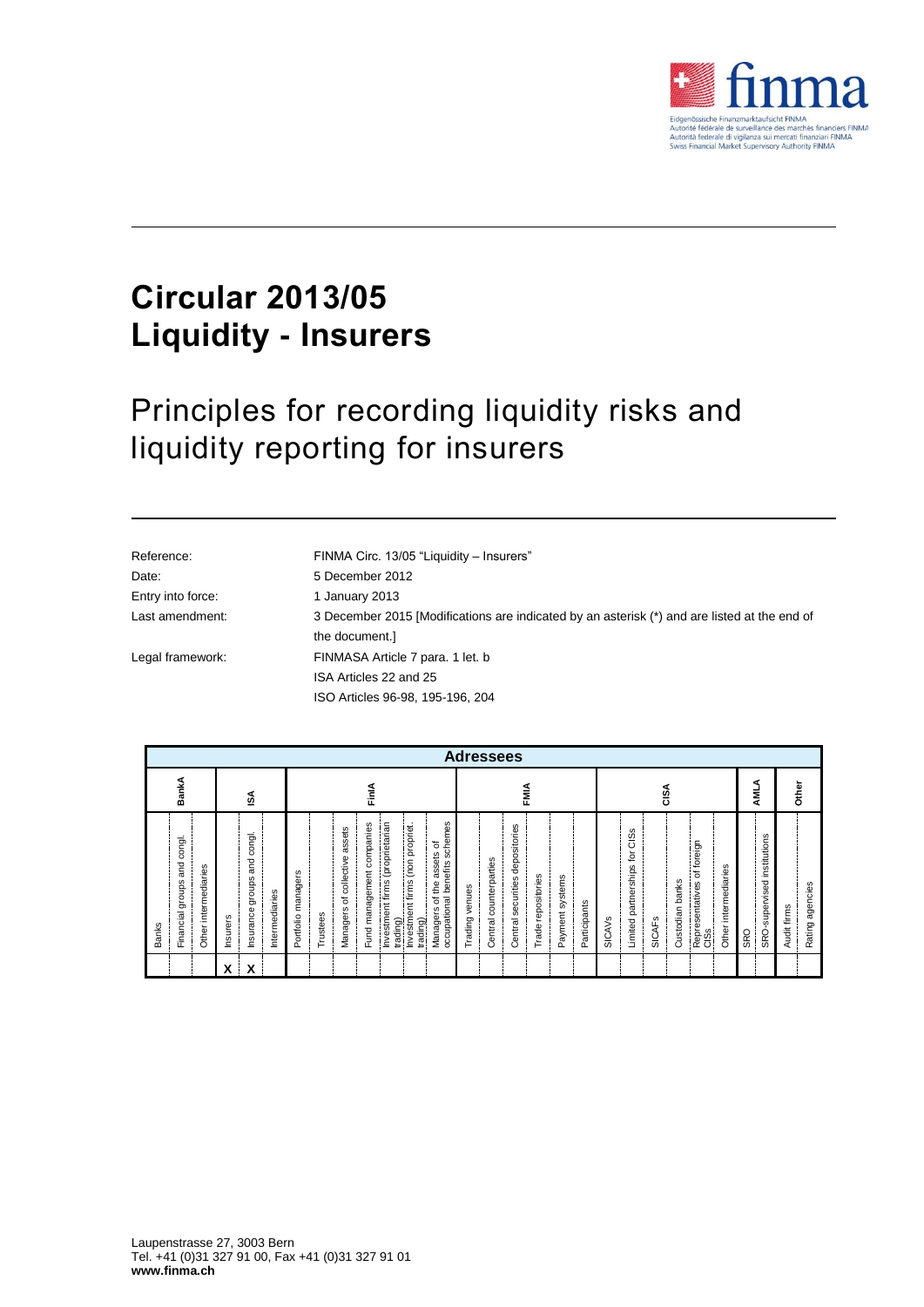# **Index**



| I.   | <b>Purpose</b>                                  | Margin no. | $1 - 2$   |
|------|-------------------------------------------------|------------|-----------|
| II.  | Scope of application                            | Margin no. | $3 - 5$   |
| III. | <b>Definitions</b>                              | Margin no. | $6 - 8$   |
| IV.  | <b>Recording liquidity risk</b>                 | Margin no. | $9 - 27$  |
| А.   | General                                         | Margin no. | $9 - 16$  |
| В.   | Liquidity position                              | Margin no. | $17 - 24$ |
| a)   | <b>Under current market conditions</b>          | Margin no. | $17 - 20$ |
| b)   | Under aggravated market conditions              | Margin no. | $21 - 24$ |
| C.   | Liquidity planning                              | Margin no. | $25 - 26$ |
| ٧.   | <b>Reporting</b>                                | Margin no. | $27 - 34$ |
| А.   | General                                         | Margin no. | $27 - 28$ |
| В.   | Structure of the report                         | Margin no. | $29 - 34$ |
| VI.  | <b>Obligations and deadlines for submission</b> | Margin no. | $35 - 36$ |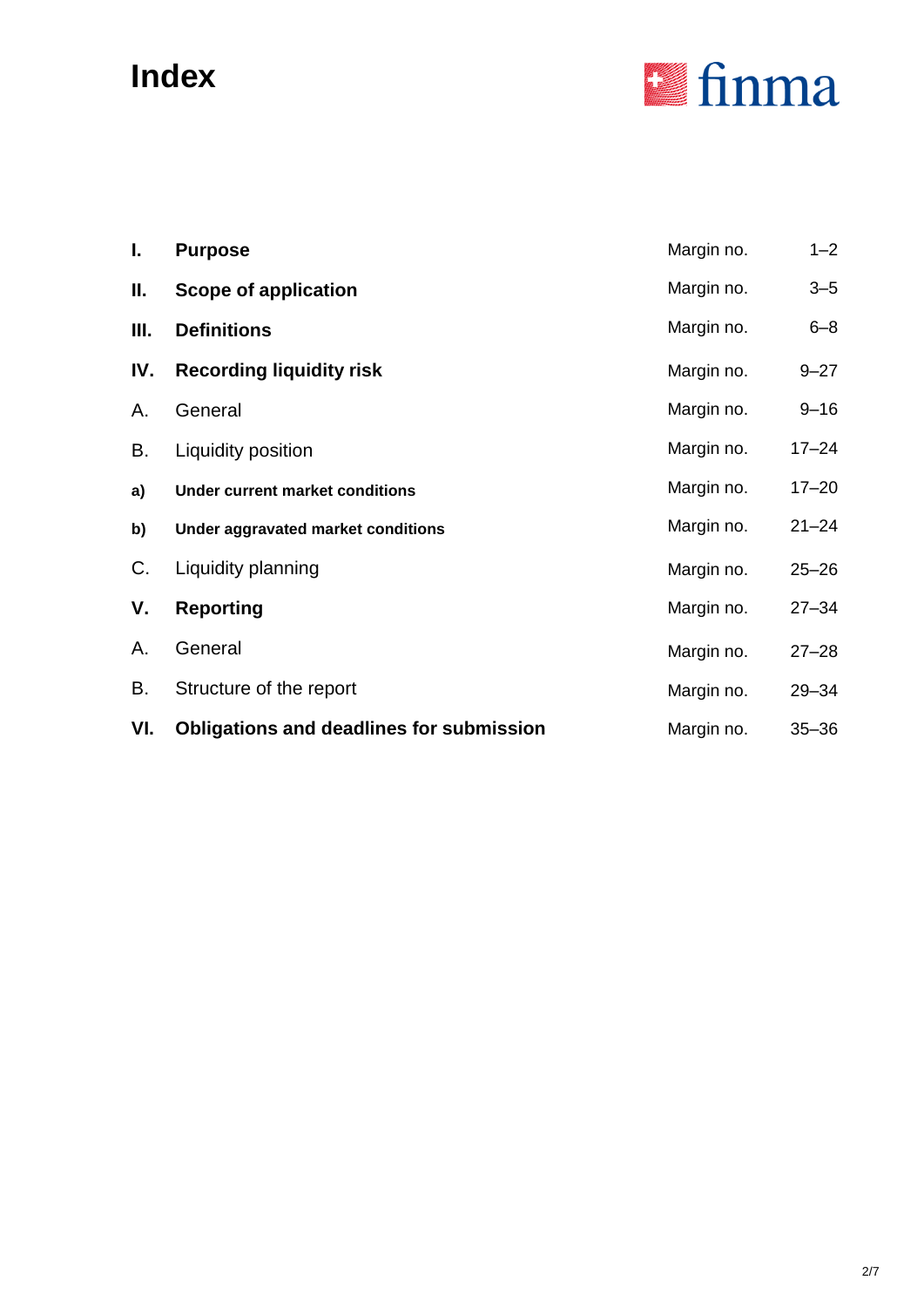

## **I. Purpose**

The purpose of this circular is to set out the supervisory provisions on risk management in supervised insurance companies, insurance groups and insurance conglomerates with respect to liquidity (Art. 22 of the Insurance Supervision Act [ISA; SR 961.01]; Arts. 96-98, 195-196 and 204 of the Insurance Supervision Ordinance [ISO; SR 961.011]). Under Article 22 para. 1 ISA, insurance companies must be organised in such a way as to enable them to record, limit and monitor all essential risks in particular. Subsequently, liquidity management must also be recorded, limited and monitored; insurance companies must report on how this is done. 1

This circular defines principles for recording liquidity risks and specifies minimum requirements on liquidity reporting in terms of format and content.  $\overline{2}$ 

### **II. Scope of application**

This circular applies to all Swiss insurance companies as defined in Article 2 para. 1 let. a ISA and those insurance groups and conglomerates subject to group or conglomerate supervision under Article 2 para. 1 let. d ISA; they are referred to in this circular as 'insurers'. Unless otherwise specified, this circular applies to companies, groups and conglomerates. 3

Supervised groups and conglomerates in Switzerland are to implement this circular through their ultimate group / conglomerate company and include all their legal entities. 4

 $\,$  Abrogated  $\,$  5\*  $\,$ 

## **III. Definitions**

*Liquidity* is defined as the ability of the insurer to meet payment obligations in time and in full as they fall due. 6

*Liquidity risk* comprises risks emanating from business, investment and (re-)financing activities, or a combination of these risks. 7

*(Re-) financing risk* is the risk of being unable to obtain funds as required, whether at all, in due time or only on unfavourable terms. 8

## **IV. Recording liquidity risk**

#### A. General

When applying the following principles, the distinctive features, size and complexity of the 9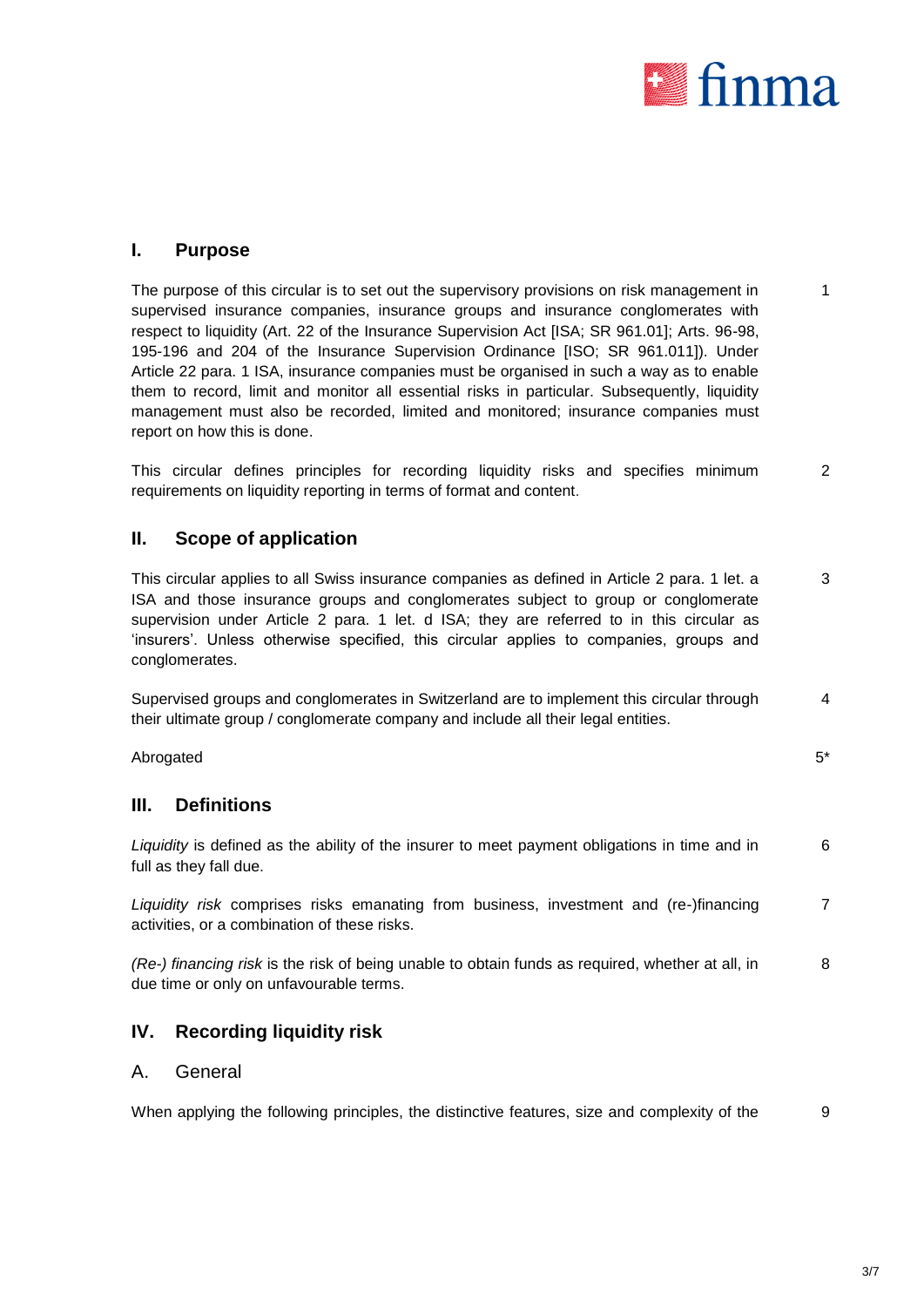

insurer are to be taken into account.

Liquidity must be addressed as part of the insurer's annual capital planning. The obligation to submit a report on capital planning and the minimum requirements involved are governed separately. 10

Liquidity is to be recorded by means of a maturity balance-sheet (liquidity gap analysis). Liquidity inflows and outflows, notably those from business, investment and (re-) financing activities, are to be broken down into liquidity utilisation and liquidity sources. The report must include the following in particular: 11

- Pledged, secured and unsecured funds are to be listed according to their current realisable value. 12
- Any off-balance sheet transactions must be included. Liquidity risk drivers from offbalance sheet transactions comprise in particular irrevocable loan commitments, guarantees, trigger clauses, which are linked to the creditworthiness or the capital adequacy of the insurer, margin calls and provision of collaterals. 13

Liquidity inflows and outflows are to be broken down into (residual) maturity bands as on 31 December of the previous year. Insurers themselves are to determine at least three bands and their maturities based on their business model, and explain their motivation; insurers are to provide at least one band of a one-year maturity. 14

Insurers must disclose and justify the assumptions they arrive at for inflows and outflows, in particular those based on core business (premium volume and claims paid), investment and (re-) financing. 15

Insurance groups and insurance conglomerates may form liquidity pools in order to account for legally and economically unfettered liquidity flows between legal entities; assets concerned must be clearly assigned to the individual legal entities. The report is to include a description of the pools formed and outline the reasons for their formation. Banks and securities firms forming part of a conglomerate must be accounted for in separate reporting pools. In creating such pools, account must be taken of internal transactions of the type covered by FINMA Circular 16/4 "Insurance groups and conglomerates: supervision, organisation, structure, intra-group processes and reporting", in particular the handling of guarantees; such transactions must be disclosed and justified. 16\*

#### B. Liquidity position

#### **a) Under current market conditions**

The liquidity position is established under the market conditions prevailing at the time of the report, by taking the cumulative liquidity inflows and outflows into account. The liquidity positions of all liquidity pools which affect legal entities subject to Swiss supervision are to 17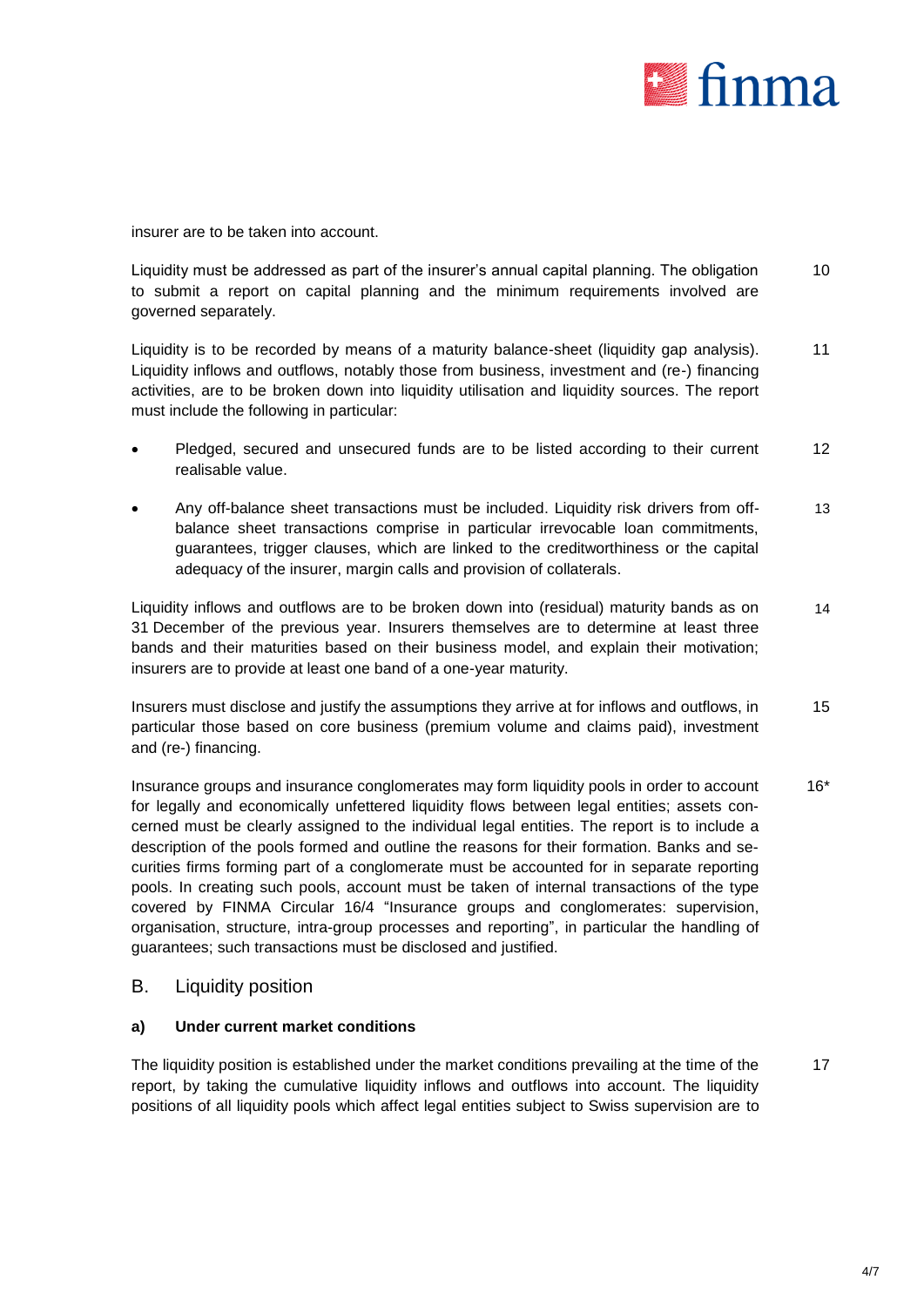

be established and commented on.

Liquidity inflows and outflows must be reported for the components listed in Margin no. 11 and according to the (residual) maturity bands defined. Funds are to be listed in order of quality (based on the applicable haircut), and securities eligible for repo transactions with central banks must be identified. 18

Market-compliant haircuts must be applied. They must be disclosed and the assumptions underlying them described. Significant unhedged currency mismatches must be flagged. 19

Changes in liquidity position and the utilisation of limits over the whole of the past year presented on a quarterly basis are to be reported retrospectively. 20

#### **b) Under aggravated market conditions**

The liquidity position under more difficult market conditions is established by taking the stressed cumulative liquidity inflows and outflows into account. The liquidity positions of all liquidity pools which affect legal entities subject to Swiss supervision are to be established and commented on. 21

Based on their business models, insurers themselves determine an adverse scenario with rapid and substantial liquidity outflows. They describe and justify their assumptions in relation to the events selected and the risk factors taken into account. FINMA examines the scenario and the assumptions on which it is based, and reserves the right to reject it and request revision. 22

Liquidity inflows and outflows must be reported for the components listed in Margin no. 11 and according to the (residual) maturity bands defined. Funds are to be listed in order of quality (based on the applicable haircut) and securities eligible for repo transactions with central banks must be identified. 23

Haircuts under stressed market conditions must be established and disclosed. The assumptions underlying them, the collateral provided and the economic (residual) bands must be described. Significant unhedged currency mismatches must be denoted. 24

#### C. Liquidity planning

A prospective one-year plan for liquidity and (re-)financing under both current and aggravated market conditions must be established and submitted. 25

The liquidity plan must also describe the allocation of responsibilities at the insurance company and the measures considered. 26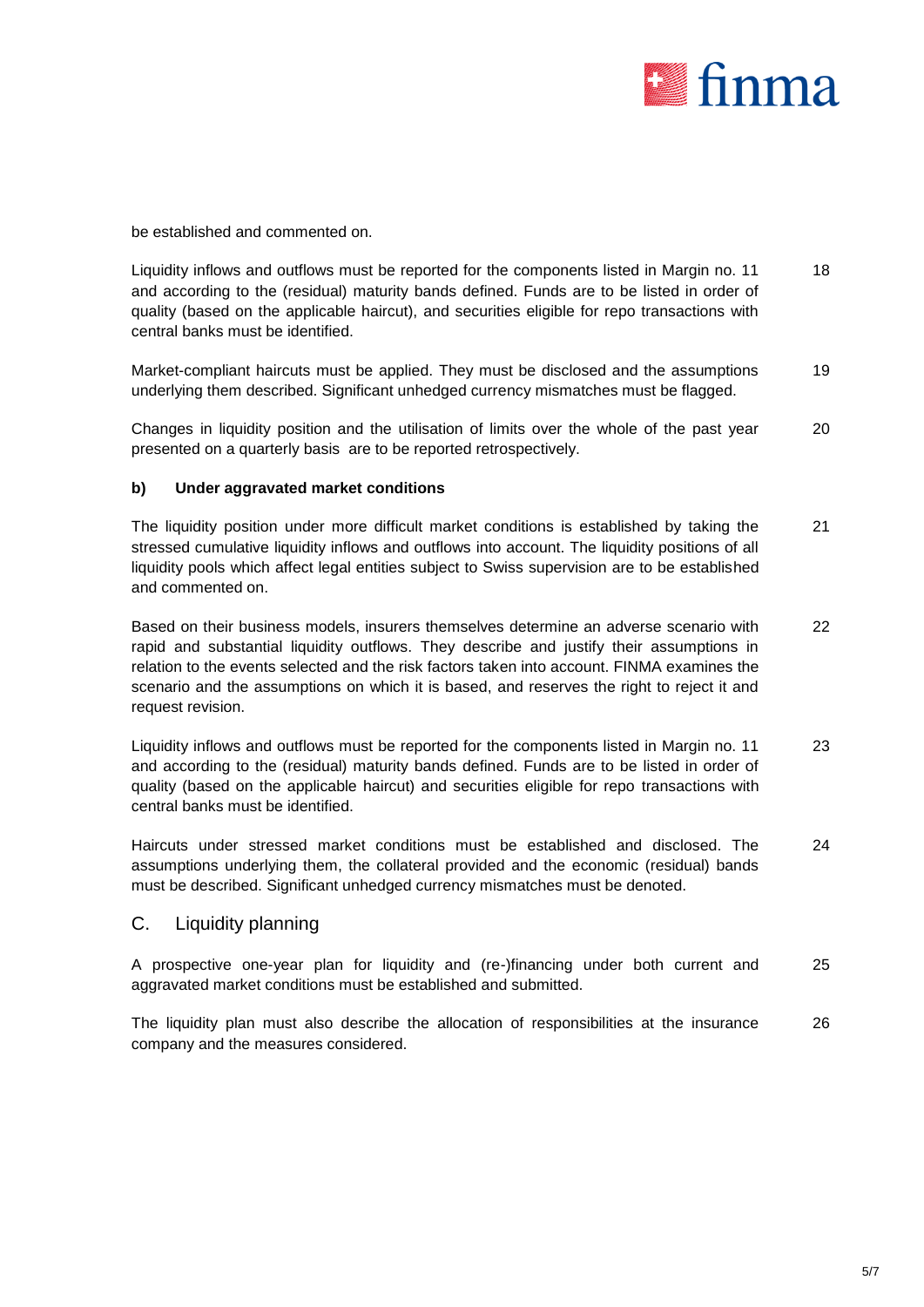

## **V. Reporting**

#### A. General

Once a year insurers establish a report on liquidity in accordance with this circular. FINMA reserves the right to require additional reports. 27

The report takes into account the distinctive features, size and complexity of the insurer. 28

#### B. Structure of the report

When establishingthe report, insurers adhere to the basic principles and minimum requirements set out in this circular. Insurers describe their own approach and the procedures adopted in putting them into practice. Any principles not taken into account are set out in an exclusions list and justified. 29

| The report should meet the following requirements in terms of structure: | 30 |
|--------------------------------------------------------------------------|----|
|--------------------------------------------------------------------------|----|

- The report is clear and self-explanatory so that any outside person familiar with the subject matter can easily assimilate it. 31
- The report must accurately reflect the distinctive features, structural complexity and size of the insurer. 32
- Insurance groups and conglomerates produce an overall report including information on those reporting pools as defined under Margin no. 16 that affect legal entities subject to supervision in Switzerland. 33
- Economically linked companies that are not subject to group or conglomerate supervision may produce an overall report similar to that provided for under Margin no. 33. They seasonably request FINMA's permission to do so, outlining the reasons.  $34$

## **VI. Obligations and deadlines for submission**

Insurance companies in supervisory category 2 and supervised insurance groups and conglomerates in Switzerland report their liquidity situation to FINMA. The cash flow statement must be submitted to FINMA by 30 April at the latest. If it is submitted by 31 January, it can be integrated separately as capital in the ORSA report (FINMA Circ. 16/3 "ORSA"). 35\*

Insurance companies in supervisory category 3 submit a report to their executive boards; FINMA has the right to request this report at any time. Insurance companies in supervisory categories 4 and 5 are exempt from this reporting obligation until further notice, but are required to assess the issue. 36